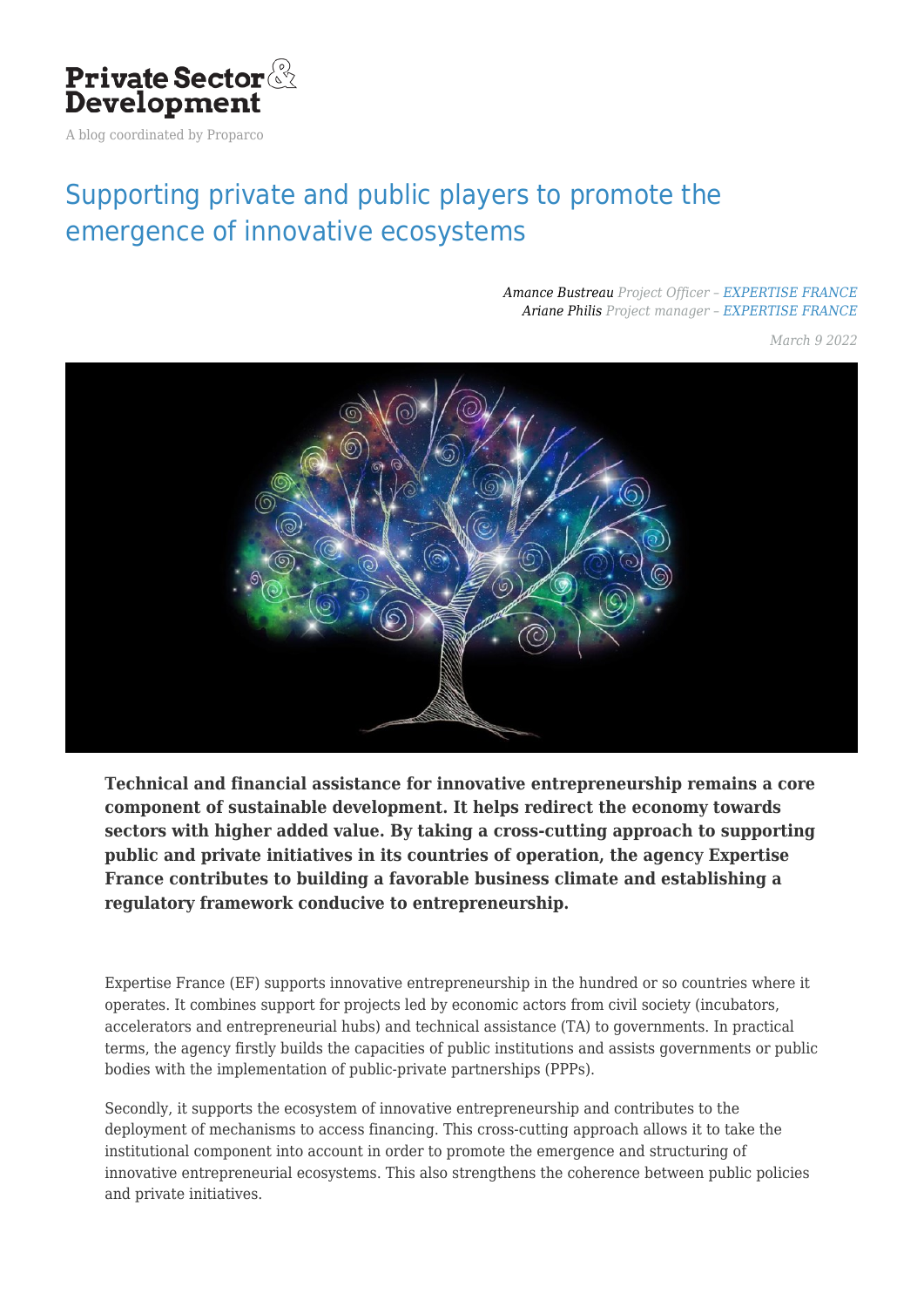#### **CONTRIBUTING TO THE IMPLEMENTATION OF REGULATORY FRAMEWORKS**

To make innovation a major driver for economic growth and job creation, Expertise France contributes to developing regulatory and financial tools to build an ecosystem of entrepreneurship and innovation.

In Tunisia, under the Innov'i program financed by the European Union, the agency is supporting the implementation of the public initiative Startup Tunisia by building the capacities of the national operator Smart Capital. At the same time, Expertise France is contributing to the implementation of a regulatory framework to promote the development of crowdfunding in the country. This support has raised the awareness of public actors and led to the adoption of the law of July 2020.

The Innov'i project is also working with the Tunisian Ministry of Industry to promote the integration of innovation into public procurement criteria. This is a key tool in ensuring that start-ups and SMEs have access to public contracts, which will certainly accelerate their development.

#### **BUILDING A FINANCING CONTINUUM**

Once the regulatory framework has been established, a financing continuum must be secured from the start of the project through to its acceleration. It is for this reason that Expertise France contributes to financing and technical assistance for initiatives led by private economic actors.

For example, in Tunisia, the Innov'i program has allocated an  $\epsilon$ 8 million budget to the support structures. Montenegro is another example, where the "Competitiveness Vouchers" pilot scheme set up under the BeSME project is directly financing services. Seventeen SMEs have already benefited from assistance to support their digital and technological transformation.

Under the Startup Invest component of the Startup Tunisia initiative, Innov'i is helping Smart Capital to structure Anava, the very first fund of funds of its kind in Africa, with a target size of  $\epsilon$ 200 million. Anava aims to invest in at least 16 underlying funds which will in turn finance over 350 startups. Expertise France's assistance is today focusing on the next closing, risk mapping and the indepth assessment of the first applications of the underlying funds.

### **PROMOTING THE ENTREPRENEURIAL ECOSYSTEM**

To support private sector development, it is crucial to coordinate the ecosystem of entrepreneurship and innovation. Public-private partnerships are a good example of this. The Innov'i project has contributed to the creation of the first space in Tunisia dedicated to innovation and start-ups. This place is called The Dot and aims to become the figurehead of Tunisia's entrepreneurial ecosystem, in addition to being a springboard for the emergence of start-ups.

On a broader level, it disseminates an entrepreneurial culture. To increase the visibility of companies among local and international investors, Expertise France helps coordinate Tunisia's INVEST'I community on the international matchmaking platform EuroQuity. This Bpifrance service puts Tunisian high potential start-ups in contact with their development partners, particularly investors.

In Montenegro, Expertise France has helped the government set up the Technology Transfer Office which organizes the transfer of technologies with start-ups and SMEs focused on research and innovation.